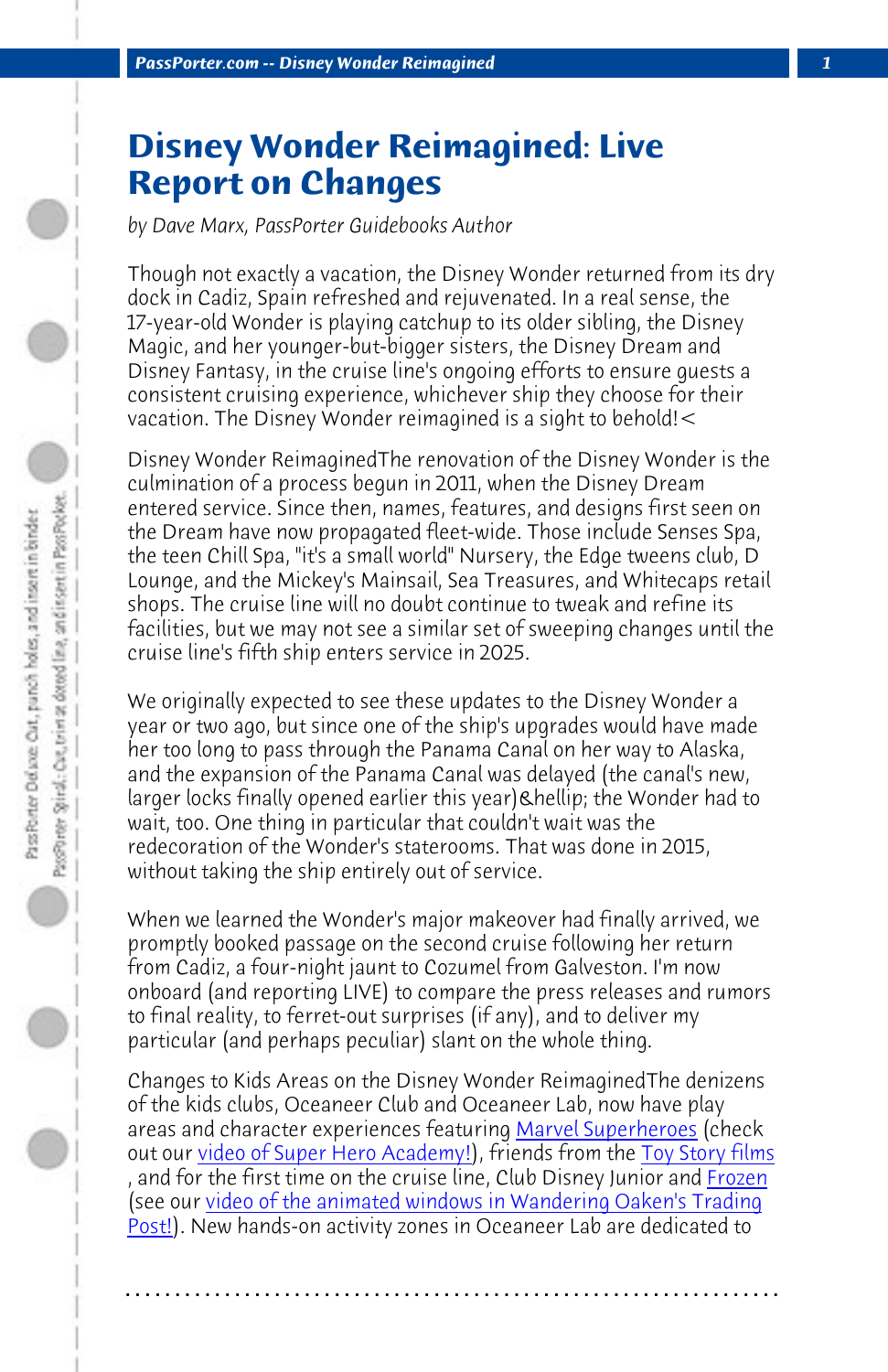*[PassPorter.com -- Disne](https://www.youtube.com/watch?v=_HRTtJpNdTw)y Wonder Reimagined (con[tinued\)](https://www.youtube.com/watch?v=_HRTtJpNdTw) 2*

animation, navigation, and crafts. Edge, the club for tweens ages 11-14, has moved up from deck 2 to the former arcade on the pool deck. Kids 12 and under can now get done-up (at extra cost) in Bibbidi Bobbidi Boutique, which on Pirate Night morphs to Pirate's League, as on all the other ships. Teens are not forgotten, though they don't get the dramatic upgrades the younger set received. Chill Spa, the teens-only outpost in otherwise adults-only Senses Spa, is finally available on all four Disney vessels. Flounder's Reef Nursery also has been decorated and renamed, unifying the "it's a small world" theme fleet wide.

When it's time to head outdoors, toddlers have an enhanced and protected splash play zone, Dory's Reef. Once they've outgrown diapers, kids through age 12 can frolic in AquaLab, a dynamic splash play zone that replaces the Mickey Pool. Check out our <u>video of Aqua Lab and the</u> kids water play areas!New Stage Show an[d Revamped N](http://www.passporterboards.com/blogs/index.php/2016/11/16/tianas-place-review-disney-wonder/)ightclubThe whole family will enjoy a new live stage show, Frozen, A Musical Spectacular (today, Disney Wonder, tomorrow, the Great White Way?), which replaced Toy Story-The Musical in the entertainment lineup (more on that in a future post, as well). There's also a revamped and renamed family "nightclub," D Lounge, which replaces the identically-purposed Studio Sea (again, D Lounge is now found on all four Disney ships). Shopping is also a family pursuit (to some parents' chagrin). Every retail venue on board has been re-dressed and renamed to match the shops on the other ships as well. Most noteworthy is that the main retail shops on deck 4 are larger and less claustrophobic.

Also family-friendly is the new Twist 'n' Spout water slide on deck 9, which replaces the less elaborate (and kids-only) Mickey Slide. However, the Wonder did not get a second, more extreme water slide, so she remains the only ship with a single slide.Dining Changes on the Disney Wonder ReimaginedDining changes are also something the whole family can enjoy. Of course, there's **Tiana's Place** (mentioned above). Animator's Palate finally has updated technology to support the same multimedia dinner shows seen on the Wonder's sister ships. The old, classic Animator's Palate show is now merely a memory, though it lives on in countless unauthorized YouTube videos.

The biggest dining improvements are reserved for the no-reservations-required deck 9 eateries. Beach Blanket Buffet was gutted and expanded, emerging with the same Cabanas name and Finding Nemo theming as its counterpart on the other ships. No more bottlenecks at the entrance, easier access to the buffet lines, more elbow room at the tables & hellip; hurrah! And snack bars Pluto's Dog House and Goofy's Galley re-emerge as Pete's Boiler Bites and Daisy's De-Lites, names found on the Disney Magic as well. We may never know what office politicking went on among Disney's cast of classic

**. . . . . . . . . . . . . . . . . . . . . . . . . . . . . . . . . . . . . . . . . . . . . . . . . . . . . . . . . . . . . . . . . .**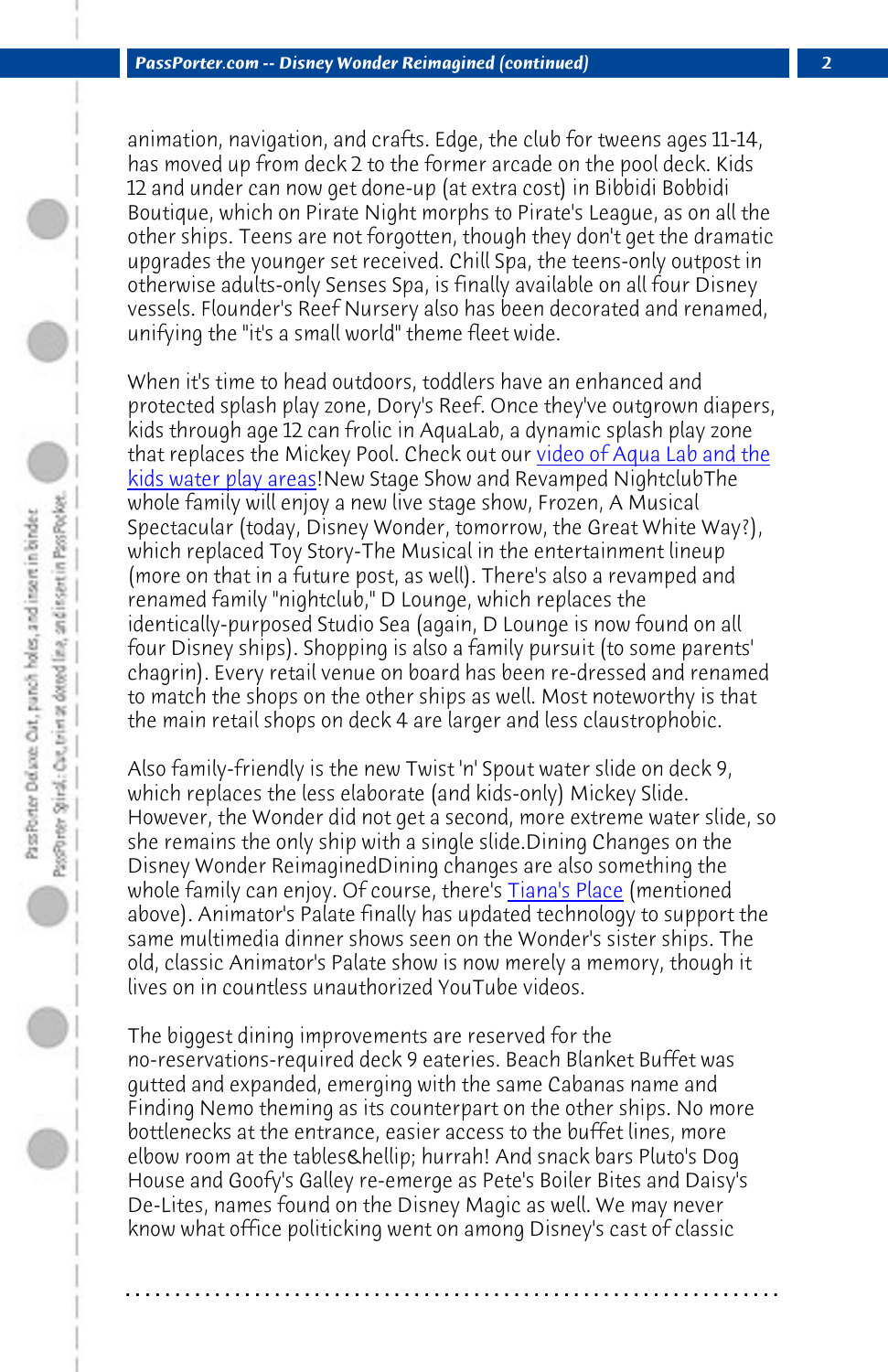*PassPorter.com -- Disney Wonder Reimagined (continued) 3*

characters, but clearly Pete's and Daisy's assertive personalities triumphed over those easy-going pooches.Renovated Adult Areas on the Disney Wonder ReimaginedGrownups don't fare badly at all, with a substantially redecorated adult entertainment district and rejuvenated spa. The retro-themed Route 66 district gave way to suave and sleek After Hours. The main nightclub is now Azure, a name that alludes to the deep, blue sea. Diversions sports pub has taken a more British bent, emerging as Crown & Fin Pub. Only Cadillac Lounge retains its identity and decor, though the piano has been moved to a platform at the far end of the room.

The adults-only Vista Spa is now nearly-adults-only Senses Spa, bringing that brand name to all four Disney ships (as well as land-based spas at other Disney Parks and Resorts locations). The exception to adults-only status is the teens' Chill Spa (really, just a single treatment room near the spa's entrance). That, too, is now a presence on all four ships. We'll discuss the enhancements to the spa in a later post.

The Disney Dream may as well be renamed for Frozen; not only does she spend her summers in Alaska and have that new, Frozen-themed area in Oceaneer's Club; the Walt Disney Theatre has the new Frozen stage show, and after the show there's a kids-only after-party in the Oceaneer [Club with Frozen-themed activities](http://www.passporter.com/disney-cruise-line-guidebook.php) and character visits. To top things off, summertime cruises feature a Frozen-themed day at sea--special activitie[s, deck party, character experiences,](http://www.passporter.com/disney-cruise-line-guidebook.php) merchandise & hellip; the works! If you don't enjoy Frozen, you'll just have to let it go.And we have a ducktail!To bring things full circle & hellip; the upgrade that delayed the Wonder's major overhaul is a fuel-saving and stability-improving extension to the stern of the ship called a ducktail. Though Disney-focused cruisers may think this has something to do with Donald (who certainly has one), it's a feature found on many other ships, and it's actually named for the 1950s men's hairstyle. It'd be a hoot if the Disney character statues that dangle from the ships' sterns had black Ace hair combs in their back pockets!

Well, enough for the overview of the Disney Wonder reimagined! In coming posts I'll share more details, my first-hand impressions, photos, a bit of video, and if I can ferret any out, perhaps some surprises, too. Stay tuned! Want more Disney Cruise Line information? Check out the brand new *PassPorter's Disney Cruise Line 2017* in our amazing LIVE! Guide format (it's always up-to-date!). The LIVE! Guide is in soft opening, but you can request an invitation to the soft opening here.

*About The Author: Dave Marx is the co-author of PassPorter's Disney Cruise Line and Its Ports of Call.*

**. . . . . . . . . . . . . . . . . . . . . . . . . . . . . . . . . . . . . . . . . . . . . . . . . . . . . . . . . . . . . . . . . .**